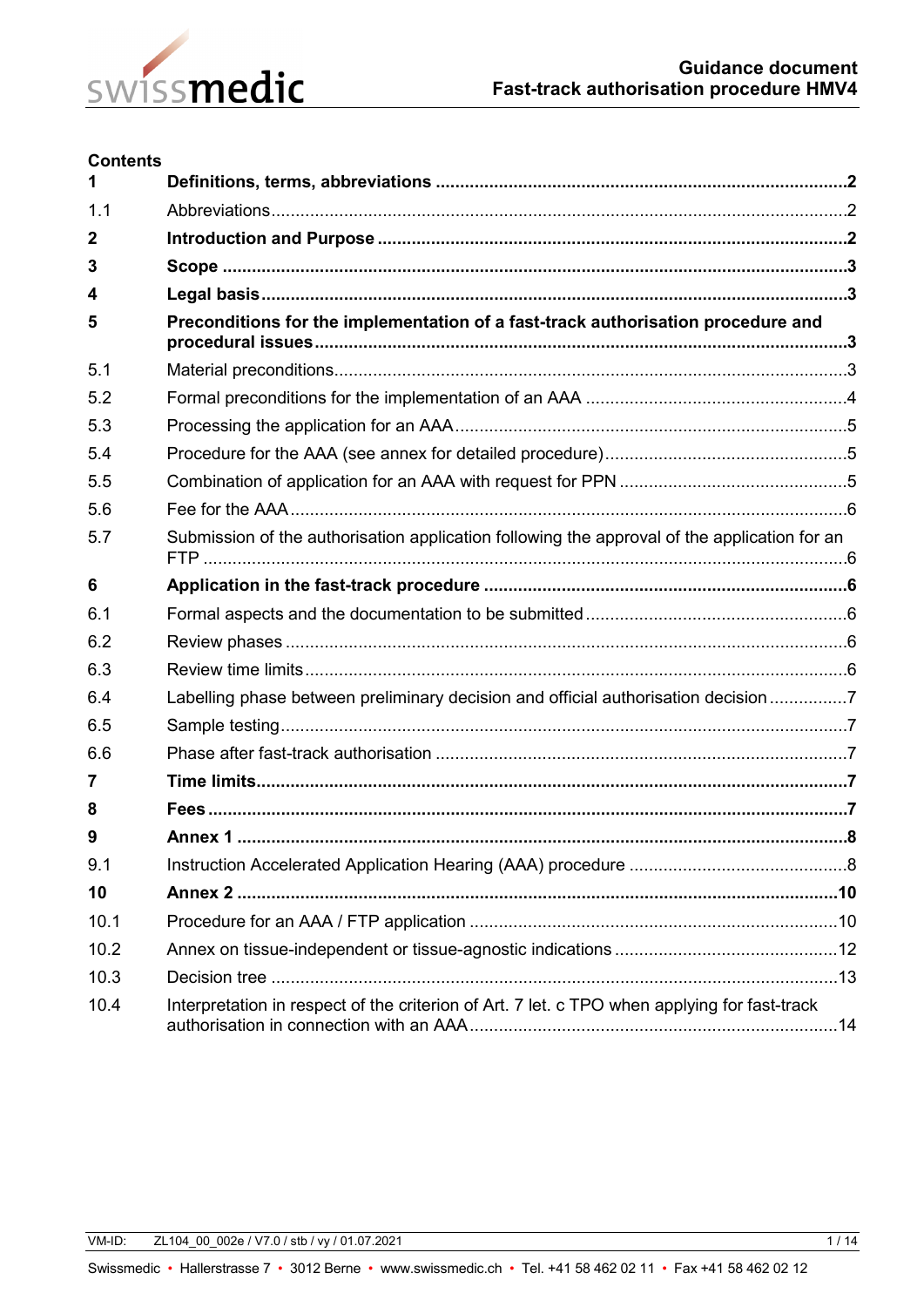

### **Change history**

| Version | Valid and<br>binding as<br>of | Description, comments (by author)                                                                                                                                                                                   | Author's<br>initials |
|---------|-------------------------------|---------------------------------------------------------------------------------------------------------------------------------------------------------------------------------------------------------------------|----------------------|
| 7.0     | 01.07.2021                    | Clarification of process/procedure AAA                                                                                                                                                                              | fg/gf/ru/zsa         |
| 6.0     | 01.04.2021                    | Accelerated Application Hearing replaces FTP application                                                                                                                                                            | fg/gf/ru/zsa         |
| 5.0     | 01.11.2020                    | Inclusion of a decision tree and criteria for distinguishing between<br>FTP and temporary authorisation in Annexes 9.3 and 9.4                                                                                      | stb                  |
| 4.0     | 23.09.2019                    | SMC position on tissue-agnostic indications                                                                                                                                                                         | ru                   |
| 3.0     | 01.08.2019                    | Section 5.7: For FTP applications for medicinal products with<br>ODS, no flat fee will be charged in light of the status; however, the<br>FTP supplement will be invoiced.                                          | fg                   |
| 2.0     | 12.06.2019                    | Section 4.2: Explanation regarding formal requirements<br>Section 5.3: Addition regarding time windows for submitting<br>answers to the List of Questions<br>Sections 5.5/5.6: Explanation regarding sample testing | fr/rc                |
| 1.2     | 08.01.2019                    | Modification of the Time limits for the authorisation applications<br>submitted subsequently (Flowchart)                                                                                                            | fg/rc                |
| 1.1     | 01.01.2019                    | Explanation re planning the submission after approval of the<br>application<br>Explanation re fast-track authorisation criteria                                                                                     | fba/fq/rc            |
| 1.0     | 01.01.2019                    | Implementation of HMV4                                                                                                                                                                                              | fg                   |

# <span id="page-1-0"></span>**1 Definitions, terms, abbreviations**

### <span id="page-1-1"></span>**1.1 Abbreviations**

| AAA<br>AE.<br>temp.auth.<br><b>FTP</b> | <b>Accelerated Application Hearing</b><br>Adverse event<br>Temporary authorisation<br>Fast-track authorisation procedure |
|----------------------------------------|--------------------------------------------------------------------------------------------------------------------------|
| FeeO-Swissmedic                        | Ordinance on the Fees charged by the Swiss Agency for Therapeutic<br>Products of 14 September 2018 (SR 812.214.5)        |
| LoQ                                    | <b>List of Questions</b>                                                                                                 |
| <b>NAS</b>                             | New Active Substance                                                                                                     |
| <b>ODS</b>                             | <b>Orphan Drug Status</b>                                                                                                |
| <b>PPN</b>                             | Procedure with prior notification                                                                                        |
| <b>SAE</b>                             | Serious Adverse Event                                                                                                    |
| ST.                                    | <b>Standard Treatment</b>                                                                                                |
| <b>TEAE</b>                            | <b>Treatment-Emergent Adverse Event</b>                                                                                  |
| <b>TPA</b>                             | Federal Act of 15 December 2000 on Medicinal Products and                                                                |
|                                        | Medical Devices (Therapeutic Products Act, SR 812.21)                                                                    |
| <b>TPO</b>                             | Ordinance of 21 September 2018 on Therapeutic Products                                                                   |
|                                        | (Therapeutic Products Ordinance, TPO) (SR 812.212.21)                                                                    |

# <span id="page-1-2"></span>**2 Introduction and Purpose**

A fast-track procedure (FTP) is possible for the authorisation of a medicinal product, provided that the criteria stated in Art. 7 TPO are fulfilled. An FTP application must include the same scientific documentation as an application in an "ordinary" procedure and is reviewed according to the same criteria. However, this faster review procedure is possible thanks to the targeted advance planning of

VM-ID: ZL104\_00\_002e / V7.0 / stb / vy / 01.07.2021 2 / 14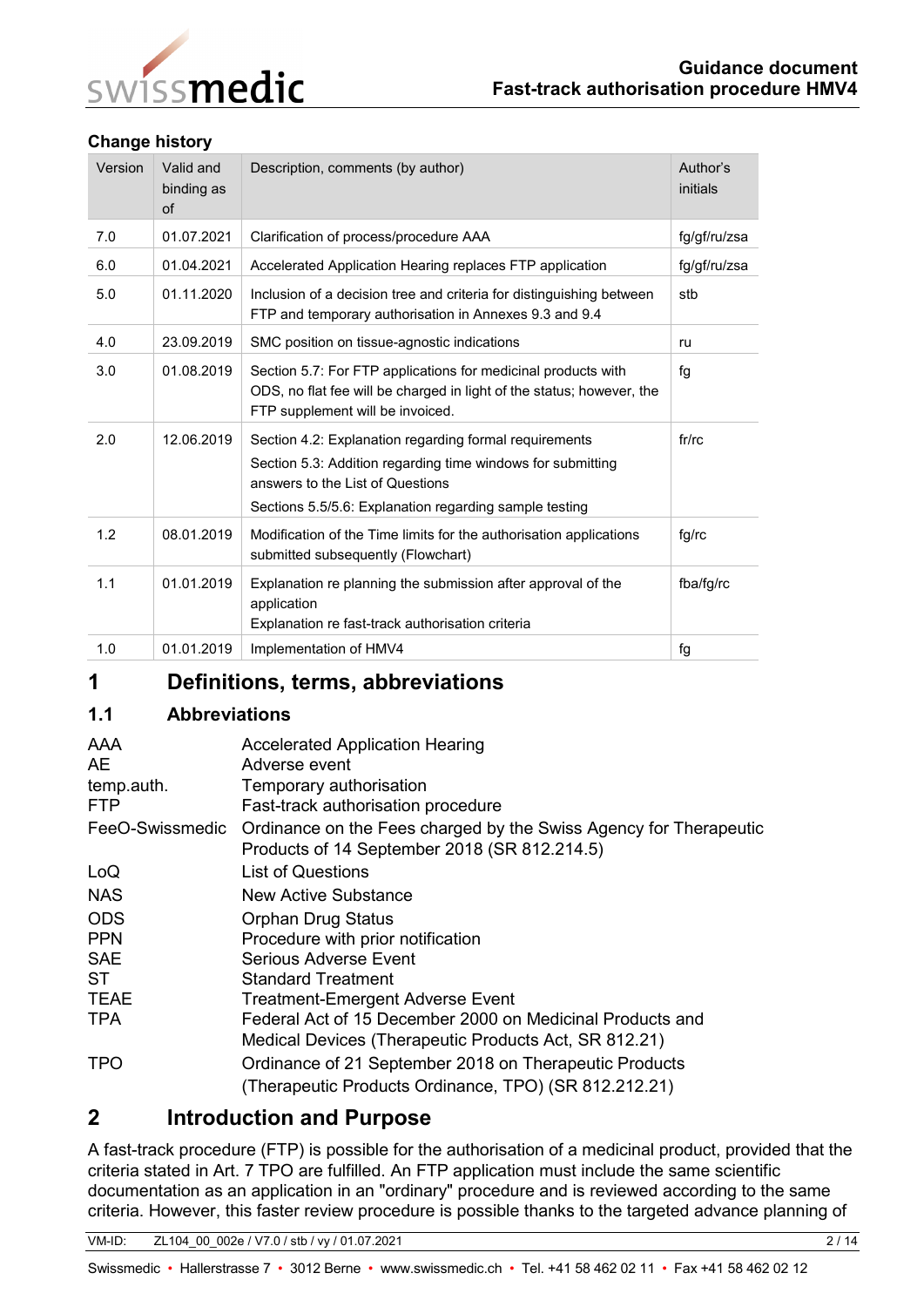

resources. Therefore, in contrast with the "ordinary" authorisation procedure, an FTP application must be submitted to Swissmedic beforehand in connection with an Accelerated Application Hearing (AAA), and the implementation of an FTP authorisation procedure must be approved by Swissmedic.

**Section 5** of this guidance document describes the conditions and criteria that must be met before an application for an FTP authorisation procedure can be approved, and specifies the detailed procedure for the meeting with the applicant (AAA) scheduled for the processing of this application (see section 9 for the detailed procedure for the AAA). **Section 6** describes the formal and content requirements for an **application** for authorisation of a medicinal product through an FTP, as well as the review procedure itself.

Swissmedic uses this guidance document first and foremost as a resource for applying the legal provisions in a uniform and equitable manner. For applicants, the document is intended to make clear the specific requirements that must be fulfilled so that corresponding applications can be processed by Swissmedic as quickly and efficiently as possible.

# <span id="page-2-0"></span>**3 Scope**

This guidance document applies to applications for authorisation of human medicinal products at Swissmedic.

# <span id="page-2-1"></span>**4 Legal basis**

The fast-track authorisation procedure is regulated in Art. 7 TPO.

<span id="page-2-2"></span>**5 Preconditions for the implementation of a fast-track authorisation procedure and procedural issues**

## <span id="page-2-3"></span>**5.1 Material preconditions**

The following criteria **must all be met** in accordance with Art. 7 of the TPO for a human medicinal product, or any variations thereto, to be evaluated by means of a fast-track authorisation procedure:

- *a. It is promising prevention against, or treatment for, a severe, disabling or life-threatening disease.* This criterion is fulfilled if it can be assumed that the respective prevention or treatment of the disease will reduce the risk of disability or loss of life. This must be demonstrated in clinical trials with one or more primary endpoints (see criterion c).
- *b. Treatment using currently authorised medicinal products is either unavailable or unsatisfactory.*
	- Lack of treatment options: Applies only to diseases for which no treatment options with authorised medicinal products exist, or where non-medicinal treatments (such as surgery) are not curative.
	- **Unsatisfactory treatment options:** The available treatment options with authorised medicinal products may be unsatisfactory in several ways, such as insufficient effect, unsatisfactory safety, or no established standard treatment (ST) with authorised medicinal products. The proposed new treatment should significantly improve the treatment options based on new evidence (see also point c).
- *c. A high therapeutic benefit is expected from using this new medicinal product.*
	- High therapeutic benefit:

The therapeutic benefit is clinically superior to the benefit of the existing authorised treatment/standard treatment (comparative basis). This should be demonstrated as probable on the basis of the submitted clinical documentation, even without a detailed data evaluation. The evaluation of the clinical data considers not just the control arm of the clinical trial as a basis for comparison, but also all treatments with authorised medicinal products (used as monotherapy or in combination) that are available in Switzerland at the time of submission of the application for an AAA for the proposed indication(s). In a tabular overview, the company must compare the study results on efficacy (endpoints accepted from the regulatory standpoint) and safety (in addition to TEAEs, a table of grade 3-5 TEAEs; SAEs and TEAEs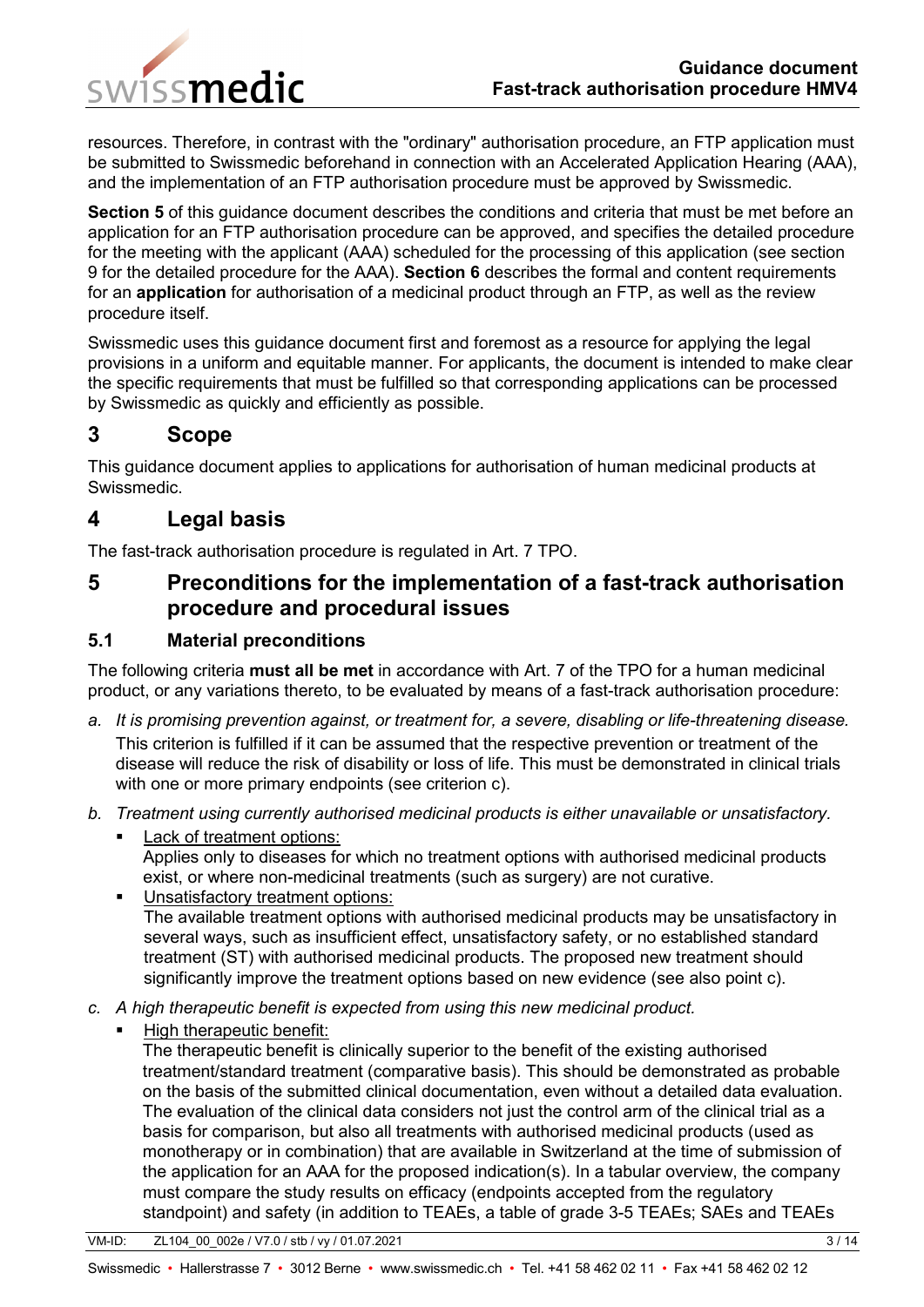

that resulted in death) with the existing treatments with authorised medicinal products that are available in Switzerland. This applies particularly if the submitted clinical trial does not have a control arm. An ST is considered to be the treatment with the ordinarily or temporarily authorised medicinal products that are available in Switzerland for the corresponding indication. The AAA application submission date is considered to be the key date for the evaluation of the high therapeutic benefit. If the ST changes between the implementation of the study and the time of submission of the application for an AAA, the applicant must demonstrate that the medicinal product proposed for the FTP offers a higher therapeutic benefit than the new (current) ST.

**Clinical relevance of the trial:** 

The high therapeutic benefit in clinical trials must be demonstrated by means of one or more primary endpoints.

The following three aspects must be fulfilled in this respect:

- 1. The selected trial endpoints must be *clinically relevant*.
- 2. The events attributed to the trial endpoints must occur with sufficient frequency to permit an assessment of the effect size.
- 3. There must be a clear causal link between the treatment and the clinical effect.

The assessment of the clinical relevance depends on the individual clinical presentation and the associated clinical and scientific practice. The target population according to the requested indication should include patients with the corresponding established and clearly defined disease entity. Only in cases where clinical hard endpoints such as overall survival cannot be investigated at reasonable expense may surrogate parameters that are clinically established, scientifically validated and recognised by international guidelines be appropriate in order to demonstrate clinical relevance. In the relevant clinical context, such surrogate parameters can include, for example, functional capacity in daily life, or the progression of a disease.

In the context of an application for the implementation of an AAA for a planned FTP authorisation procedure, biomarkers on their own are generally not suitable for defining an established clinical condition, with the exception of clearly delimited subgroups, e.g. tumour subgroups of an entity with specific mutations. Swissmedic acknowledges the growing clinical significance of molecular diagnostics, particularly in oncology, and is continually reviewing its regulatory processes. Please refer to Annex 9.2 for information on the issue of applications involving tissue-independent or tumour-agnostic indications.

In any case, a positive evaluation for the application for an FTP authorisation procedure is possible only if the applicant can demonstrate, separately for each proposed indication, that the criteria a and b (Description/evaluation of the medical environment) and c (Description/evaluation of the FTP candidate compared to authorised treatments/ST) are all fulfilled.

## <span id="page-3-0"></span>**5.2 Formal preconditions for the implementation of an AAA**

An AAA is generally mandatory before an FTP authorisation procedure can be accepted. The application for an AAA should be submitted between 2 and 12 months before the authorisation application so that planning and procedural certainty can be guaranteed. The application for an AAA must be submitted to Swissmedic in writing by the applicant or its legal representative. The application must be substantiated scientifically and backed up by the required documentation. The following documents should be submitted:

- a) Cover letter describing the indication(s) scheduled for Switzerland as precisely as possible. The wording of the scheduled indication(s) should be based on the investigated study population and substantiated by study results. If applicable, the covering letter must also refer to authorisation applications or the existence of questions or decisions from other authorities.
- b) Rationale stating the extent to which the medicinal product to be notified for authorisation satisfies all the criteria for an FTP. Specific position statements on all criteria specified in Art. 7 let. a to c TPO should be provided (see point 5.1). The rationale should be substantiated by existing data and by references (e.g. summary of the pivotal study) and should not usually exceed 15 pages.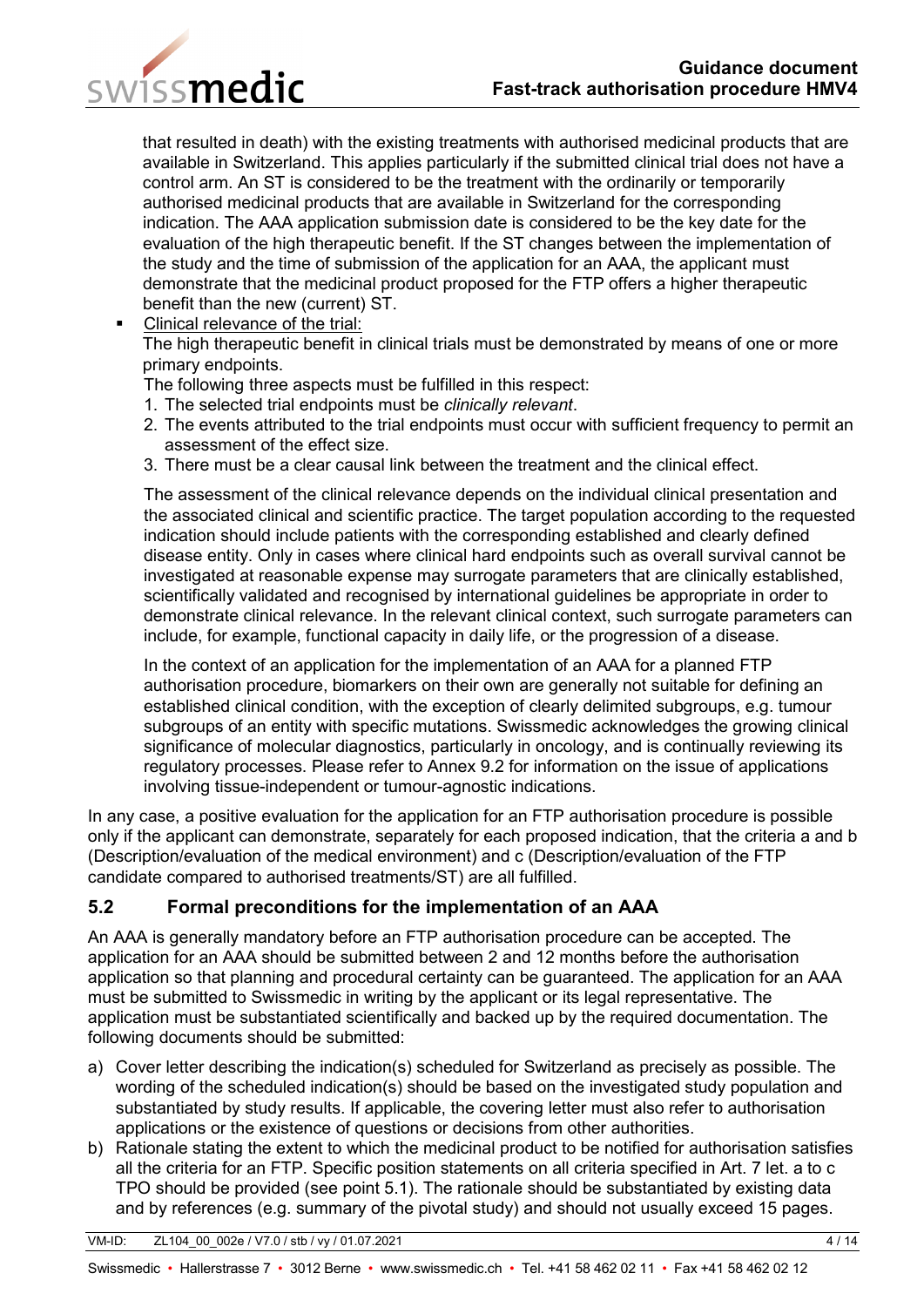

- c) If several indications are proposed for the medicinal product, the applicant must demonstrate that the criteria specified in Art. 7 let. a to c TPO are all fulfilled for each individual indication.
- d) Relevant top-line results (still no complete study or interim reports according to ICH-E3) of ongoing studies, if available, should also be submitted (see also criterion c under section 5.1).
- e) An overview of the data scheduled for the future authorisation application: tabular listing with a brief description of the pivotal studies, number of patients for efficacy and safety results, and stating whether interim or final study reports are involved. The table from CTD module 5.1 "Table of All Clinical Studies" can be used as a template for this listing. In this case, the pivotal studies should be presented in the ICH E3 format when the authorisation application is submitted.
- f) Draft version of the Information for healthcare professionals or the Summary of Product Characteristics.

# <span id="page-4-0"></span>**5.3 Processing the application for an AAA**

The applicant will receive confirmation of receipt of the application for an AAA, and the documentation will then be formally checked. Swissmedic will decide within 30 days of completion of the formal checks of the application whether the criteria for an AAA are met. The applicant will be informed of the decision on an AAA with, if applicable, confirmation of the date no later than 10 days before the meeting is due to take place. The AAA is conducted on Swissmedic premises or, if applicable, in the form of a teleconference.

If, after receiving the applicant's application, Swissmedic unconditionally agrees to review its authorisation application in the context of an FTP, and if the evaluation of the submitted documentation does not reveal any aspects requiring clarification, Swissmedic can dispense with the implementation of an AAA. In this case, Swissmedic will directly issue an official decision to approve the application for an FTP authorisation procedure. The approval will be recorded in the decision minutes. These will be included as an integral part of the official decision.

## <span id="page-4-1"></span>**5.4 Procedure for the AAA (see annex for detailed procedure)**

During the AAA, Swissmedic discusses with the applicant whether on the basis of the submitted documents the preconditions of Art. 7 let. a to c TPO are satisfied and an FTP is possible. The applicant can issue a position statement on Swissmedic's line of reasoning and, if applicable, present counterarguments that justify the implementation of an FTP.

Based on the provisional result of the review of the documents submitted with the application for an AAA and the supplementary reasons presented to the applicant during the hearing, Swissmedic will reach a binding decision during the AAA on whether an FTP authorisation procedure can be accepted or not.

The decision taken by Swissmedic is recorded in writing in the minutes with, if necessary, the appropriate legal justification. The applicant signs (electronically if applicable) the decision minutes to confirm that it has been informed of all the reasons for Swissmedic's decision during the AAA. The applicant confirms that it has orally presented its position statement on the intended decision and has therefore been granted a fair hearing in accordance with the law. The decision minutes are signed both by Swissmedic and the applicant. Swissmedic therefore assumes that at least one authorised signatory with decision-making powers will represent the applicant at the AAA.

Following the AAA, the applicant will receive the decision in writing in the form of an official order. The signed decision minutes (= rationale for the decision) produced at the AAA and signed by Swissmedic and the applicant will be enclosed as an appendix and as an integral part of the official order concerning the application for an FTP authorisation procedure.

# <span id="page-4-2"></span>**5.5 Combination of application for an AAA with request for PPN**

A request for a PPN procedure can be submitted at the same time as an application for an AAA for a fast-track authorisation procedure (FTP) under the terms of Art. 7 TPO. To this end, all the required information and documentation for the application for an AAA for an FTP and the request for a PPN must be submitted concurrently.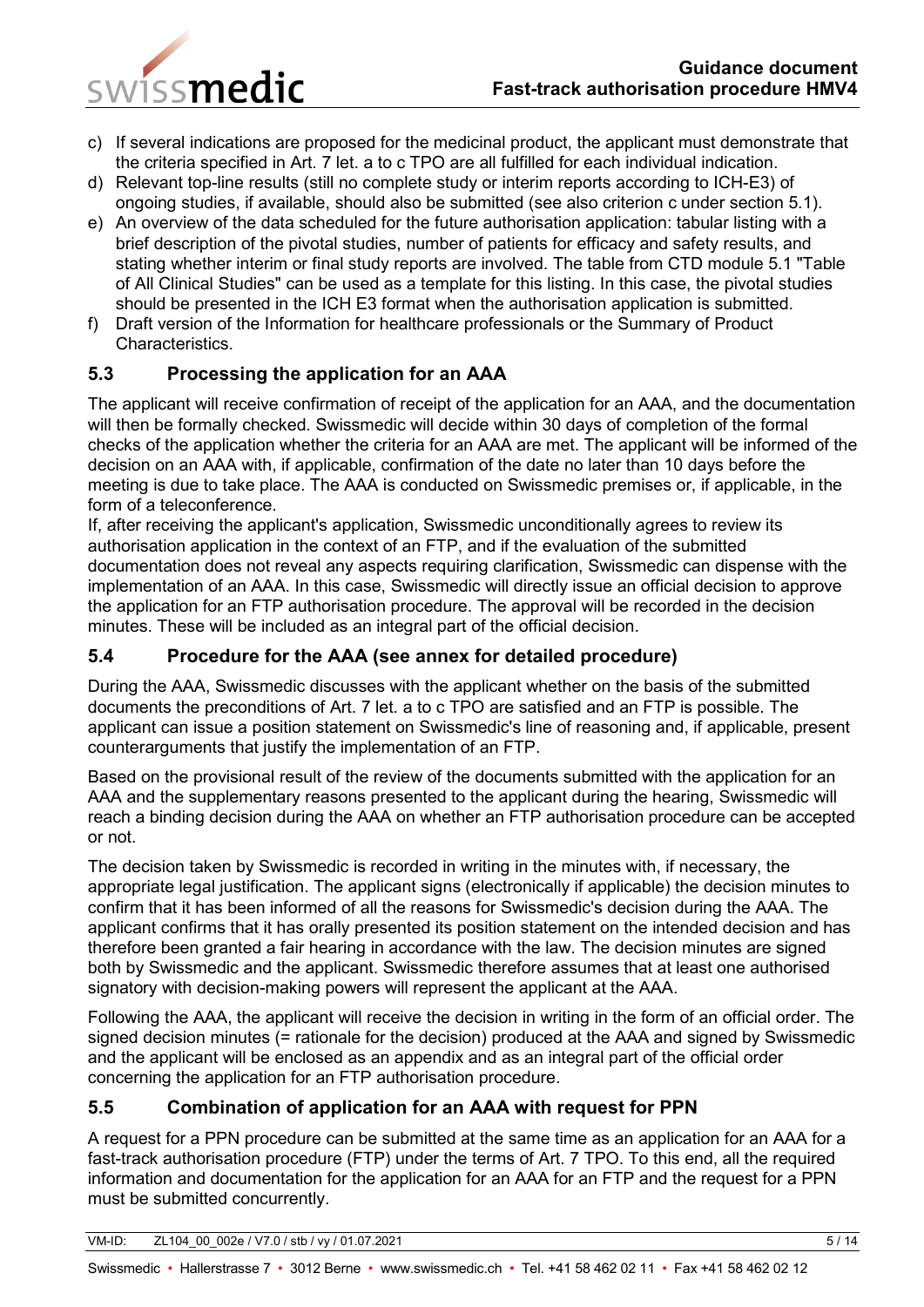

If Swissmedic rejects the procedure for an FTP during the AAA, then in the event of their FTP application being rejected the applicant does not have to submit a request for a PPN afterwards.

In the event of an official rejection decision for the application for an FTP, Swissmedic requires the applicant to confirm, within seven days of receipt of the negative decision, that they are continuing with the requested PPN procedure.

If the request for an FTP is rejected at the AAA, the applicant can also submit a request for a PPN following the AAA. The information in the guidance document *Request for a procedure with prior notification HMV4* also applies.

## <span id="page-5-0"></span>**5.6 Fee for the AAA**

Swissmedic invoices the applicant for its costs associated with the AAA. The fee is based on the administrative and scientific work involved. The fee is calculated on the basis of Art. 4 FeeO-Swissmedic.

### <span id="page-5-1"></span>**5.7 Submission of the authorisation application following the approval of the application for an FTP**

If the submission of an authorisation application in the FTP is approved, the authorisation application can be submitted at the earliest two months and must be submitted at the latest twelve months following the official decision to approve the application. Applicants must notify Swissmedic in writing of a date (exact date) on which they intend to submit the authorisation application as soon as possible, but at least one month before submitting the authorisation application. At the same time, applicants must indicate whether documentation on quality and preclinical aspects (ERA and/or modules 2.4/2.6/4) and an RMP are being submitted so that Swissmedic can recruit all the necessary specialist reviewers for assessing the application. Swissmedic will check whether the required staff resources are available in the review period and confirm the date or, if applicable, propose an alternative date.

The applicant may, if required, apply for a preliminary discussion of the dossier with Swissmedic at a pre-submission meeting. The aim of this Presubmission Meeting is to ensure that the authorisation application is complete upon submission and will not lead to any formal objections (see guidance document *Meeting for applicants held with the Authorisation sector HMV4*).

# <span id="page-5-2"></span>**6 Application in the fast-track procedure**

## <span id="page-5-3"></span>**6.1 Formal aspects and the documentation to be submitted**

In the FTP, the applicant must submit the authorisation application together with all documentation required according to the application type to Swissmedic by the agreed date. If it is planned to make the submission in eCTD format, it is recommended that applicants with limited or no experience with eCTD submit a test sequence in good time (at least 3 weeks before submitting the application), in order to avoid exceeding the time limits as a result of technical problems.

### <span id="page-5-4"></span>**6.2 Review phases**

The application is reviewed according to the processes described in the guidance document *Authorisation of human medicinal product with new active substance HMV4* or the guidance document *Variations and extensions HMV4*.

## <span id="page-5-5"></span>**6.3 Review time limits**

The time limits are those stipulated in the guidance document *Time limits for authorisation applications HMV4*. Answers to the LoQ must be submitted within the time windows published on the Swissmedic website. To ensure that applications are processed promptly, the applicant must also notify Swissmedic in advance of the date on which the responses to the preliminary decision will be submitted.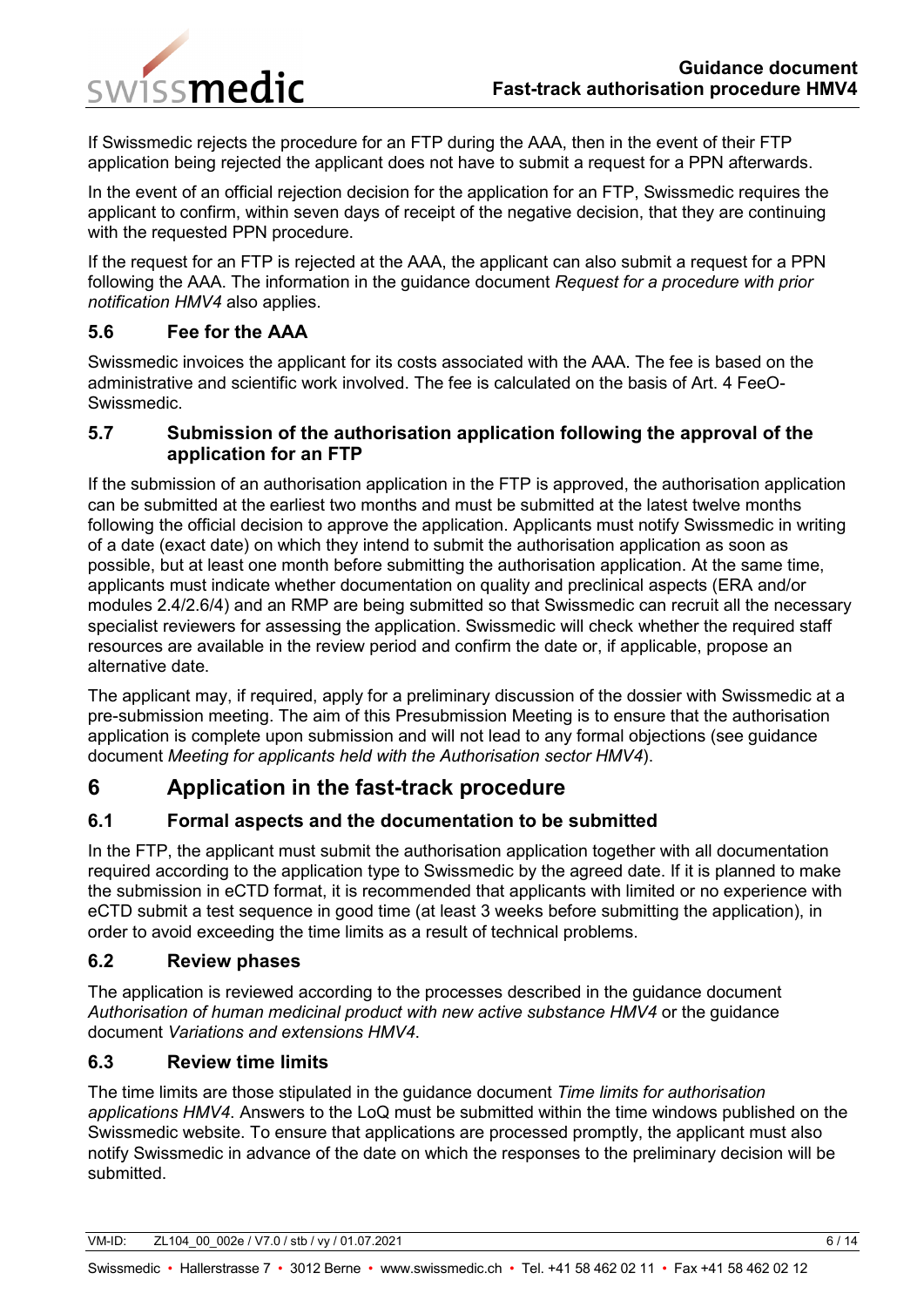

### <span id="page-6-0"></span>**6.4 Labelling phase between preliminary decision and official authorisation decision**

The applicant accepts the texts in the product information and on the packaging texts following revision and/or correction by Swissmedic. Discussions regarding the corrections to the medicinal product information texts made by Swissmedic can lead to a delay in the authorisation process.

### <span id="page-6-1"></span>**6.5 Sample testing**

Experimental sample testing by Swissmedic does not take place in this phase. In the preliminary decision, however, the applicant is informed of the specific samples and documents that may need to be submitted after authorisation for investigation by Swissmedic.

### <span id="page-6-2"></span>**6.6 Phase after fast-track authorisation**

Where appropriate, the applicant shall spontaneously provide Swissmedic with samples from the first batch placed on the market after authorisation of the medicinal product in the original packaging (= first commercial batch) and all substances required for performing the analysis, as well as certificates of analysis according to the list received with the preliminary decision.

Swissmedic will analyse the samples and inform the authorisation holder of the result. The authorisation holder must fulfil the conditions stated in the official decision within the time limit

# <span id="page-6-3"></span>**7 Time limits**

The time limits are based on the guidance document *Time limits for authorisation applications HMV4.*

## <span id="page-6-4"></span>**8 Fees**

specified.

The fees specified FeeO-Swissmedic apply.

In the case of new authorisations of medicinal products with Orphan Drug Status (ODS), the supplement is payable, but no flat fee is charged.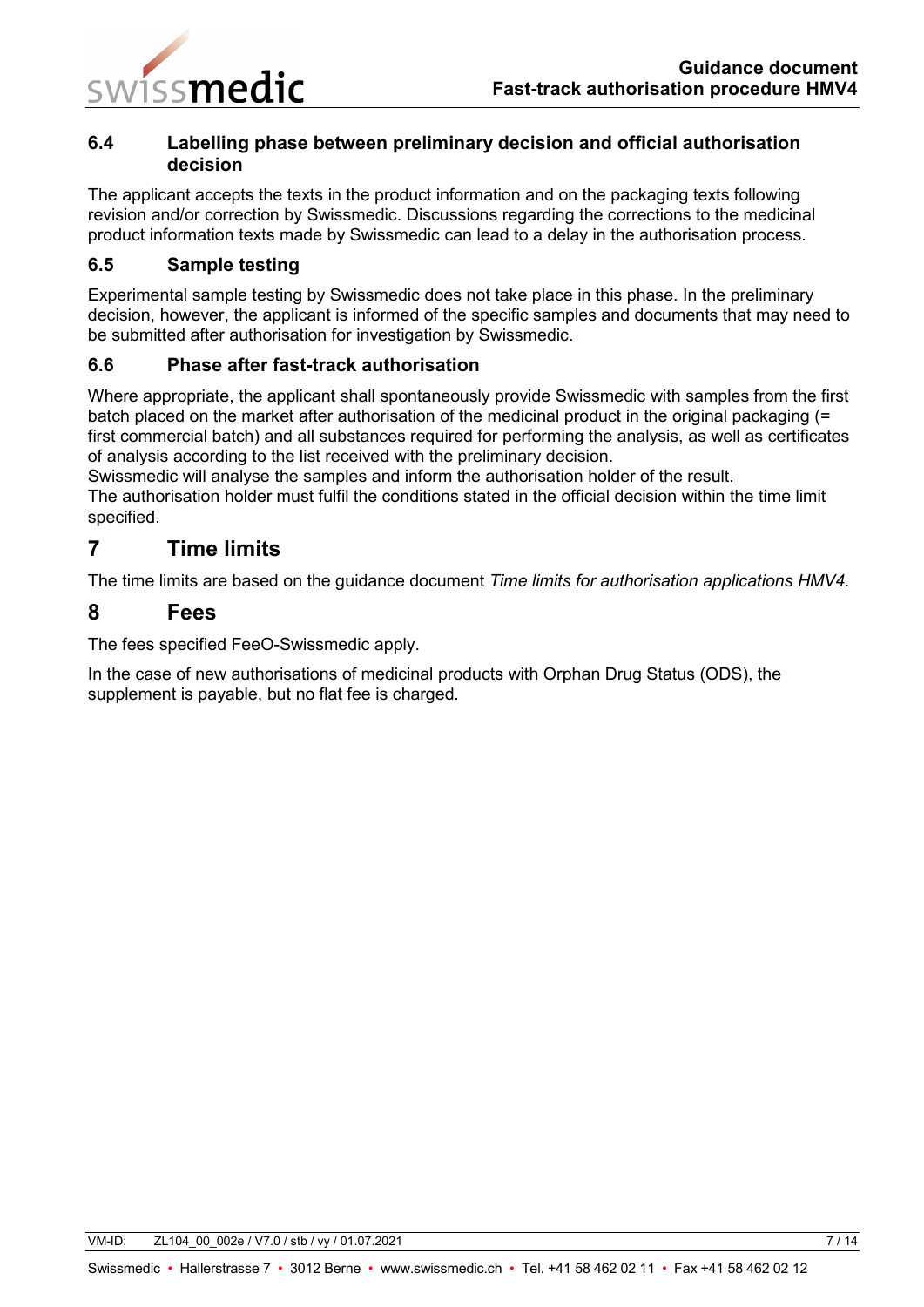

# <span id="page-7-0"></span>**9 Annex 1**

## <span id="page-7-1"></span>**9.1 Instruction Accelerated Application Hearing (AAA) procedure**

#### Before the AAA

- The hearing takes place 6-8 weeks following receipt of the application for an AAA. The AAA lasts up to 2 hours, including two time-outs. Confirmation of the date on which the AAA will be held is sent to the applicant in writing at least 10 days before the Hearing takes place. Swissmedic provides the applicant with instructions on applying for access to the SharePoint platform.
- The applicant's line of reasoning to substantiate fulfilment of the criteria set out in Art. 7 let. a to c TPO for the planned FTP must be presented on slides. The presentation slides are uploaded to the SharePoint platform by the applicant at least 5 days before the AAA.
- Shortly before the AAA begins, Swissmedic makes the draft decision minutes available in Word format on the SharePoint platform so that the applicant can work on them during the AAA.

#### During the AAA

- **During the Hearing, the person authorised by the applicant to manage the application presents the** prepared presentation of the application for an FTP.
- If Swissmedic has asked for any clarification regarding the data submitted, the applicant must provide this information on a differentiated basis during the AAA. However, no additional or new data are accepted during the AAA.
- Swissmedic informs the applicant whether the preconditions of Art. 7 let. a to c TPO are satisfied on the basis of its provisional review result, and whether the FTP requested by the applicant can be accepted.
- The applicant can issue a position statement on Swissmedic's line of reasoning and, if applicable, present counterarguments that justify the requested implementation of an FTP.
- **During the AAA the applicant documents its opinion and relevant points for discussion in the** decision minutes on the SharePoint.
- **Before the AAA ends, Swissmedic reaches a binding decision on the basis of the provisional** result of the documentation review and the supplementary line of reasoning presented by the applicant at the Hearing. Swissmedic will allow itself a 15-minute time-out for decision-making after discussing the data with the applicant.
- After the time-out, Swissmedic will present its decision to the applicant verbally. The decision will be recorded in the decision minutes. If the application for an FTP is rejected, Swissmedic can recommend the applicant to submit an application for authorisation via an alternative procedure (e.g. temporary authorisation, temp.auth).
- Once Swissmedic has communicated its decision, the applicant is granted a 15-minute time-out. The applicant then has the chance to discuss the decision and, where required, to discuss the proposal for the submission of another authorisation procedure without Swissmedic being present.
- The decision to switch to a temp.auth. procedure may be taken by the applicant during the AAA. If the applicant does not wish to take the decision to switch to a temp.auth. during the AAA, a new application may be submitted at a later date to request an AAA for a temp.auth. procedure.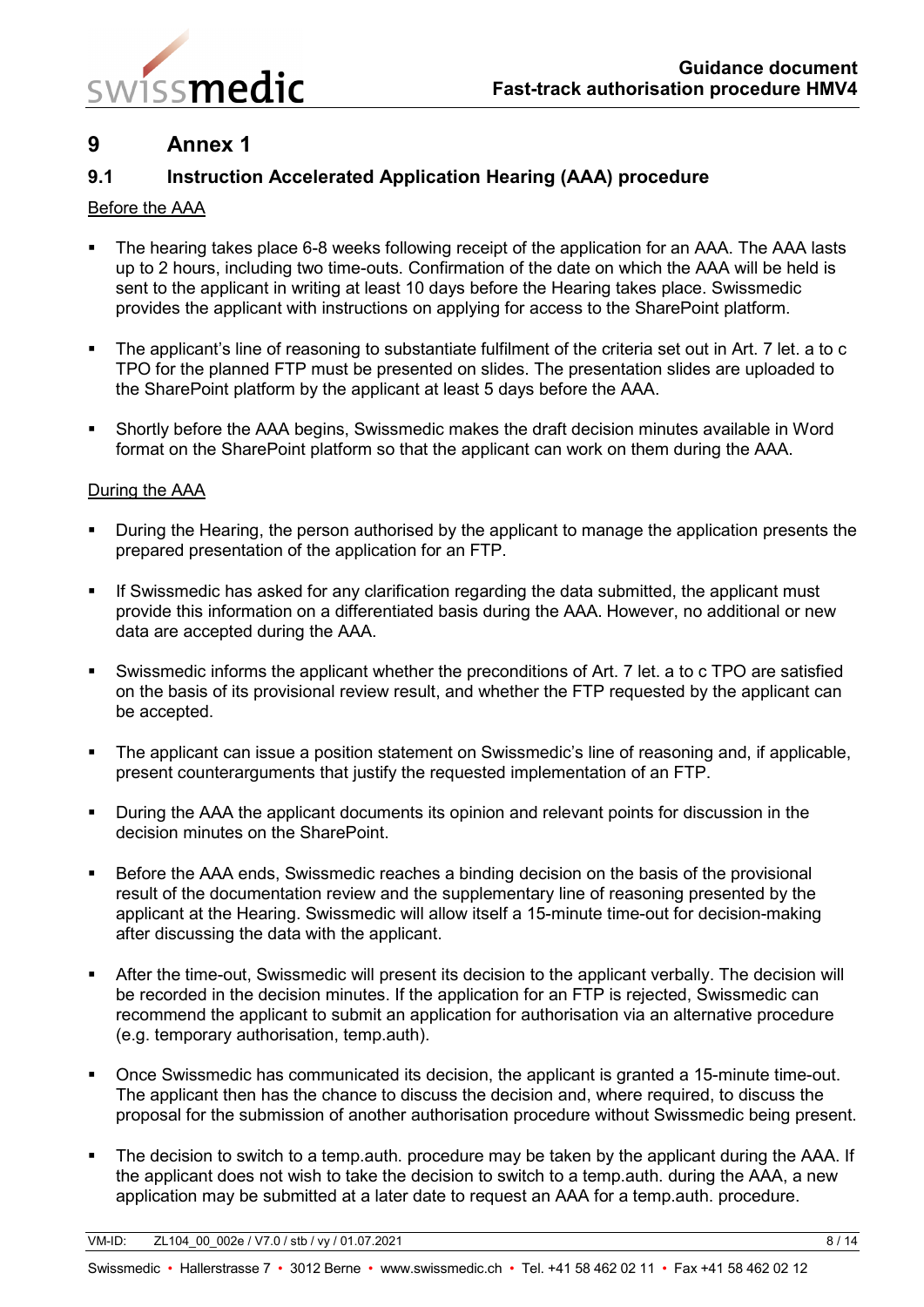

Equally, if the request for an FTP is rejected at the AAA, the applicant may subsequently submit an application for a procedure with prior notification (PPN).

• The decision minutes written up by the applicant during the AAA are read and supplemented as necessary by Swissmedic. The final decision minutes are signed by the applicant and Swissmedic before the AAA ends.

#### After the AAA

 After the AAA, Swissmedic informs the applicant of the binding decision taken at the AAA in the form of a written official order. The decision minutes produced and signed at the AAA are enclosed as an appendix and as an integral part of the official order concerning the application for an FTP authorisation procedure.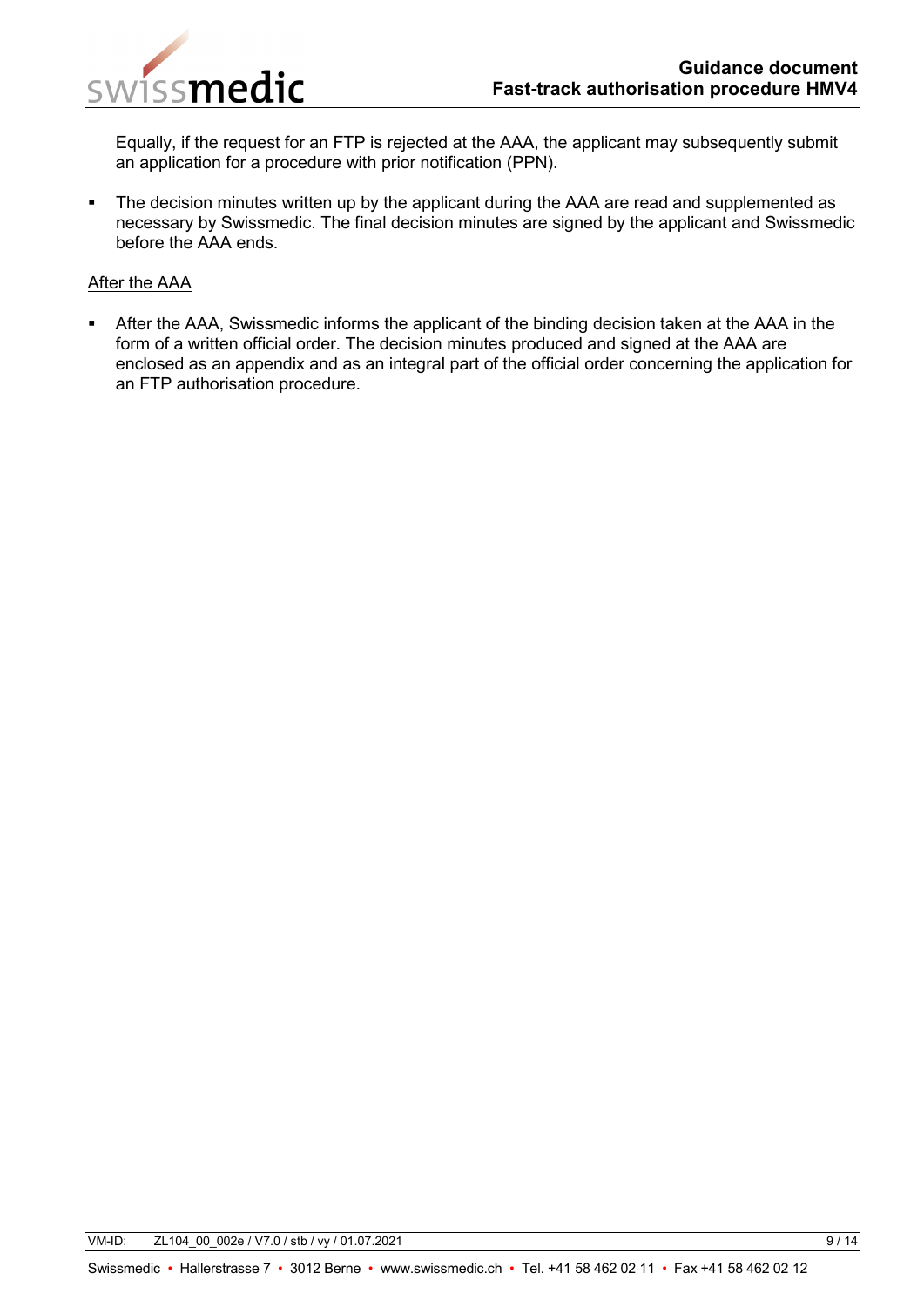



# <span id="page-9-0"></span>**10 Annex 2**

### <span id="page-9-1"></span>**10.1 Procedure for an AAA / FTP application**

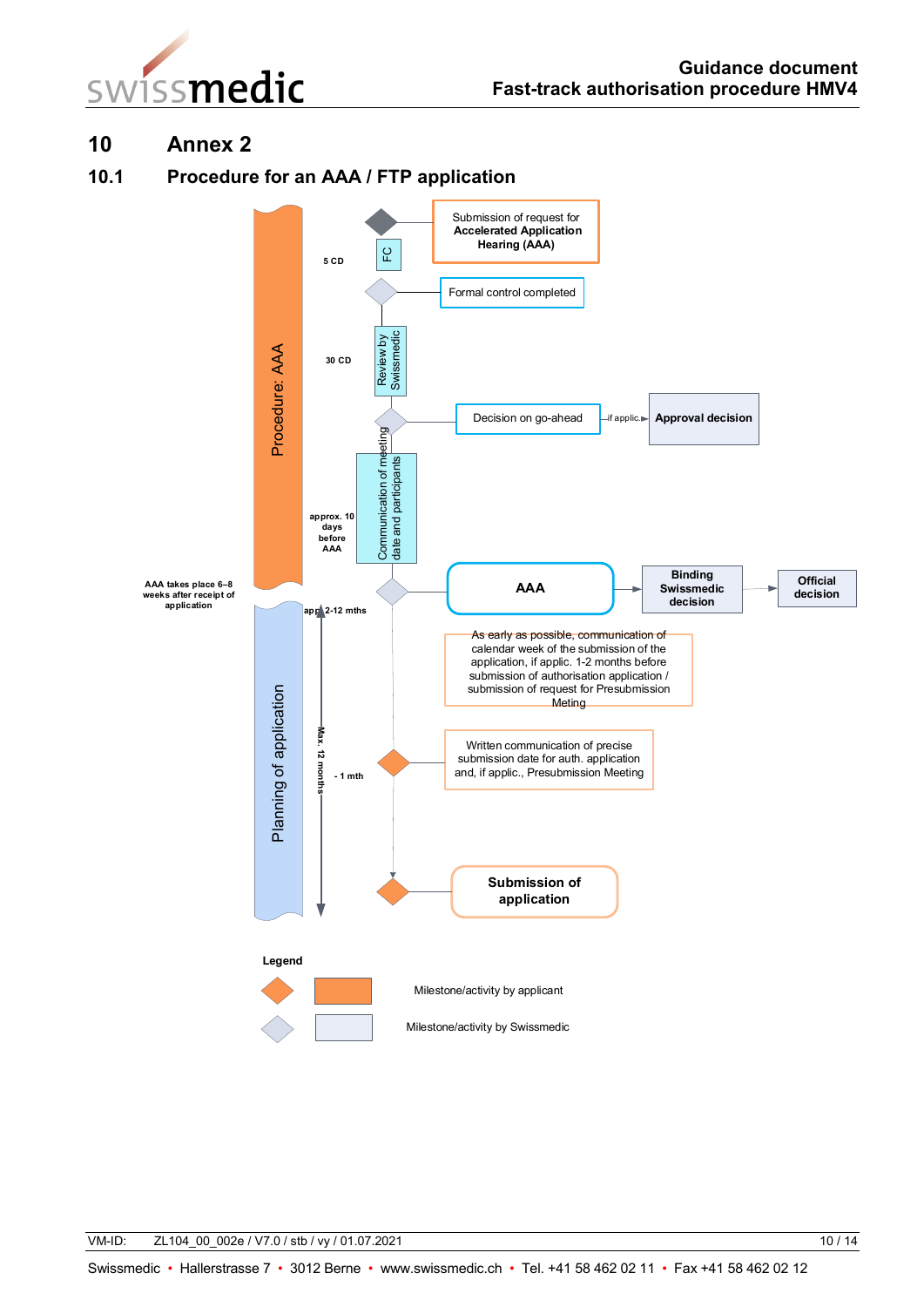

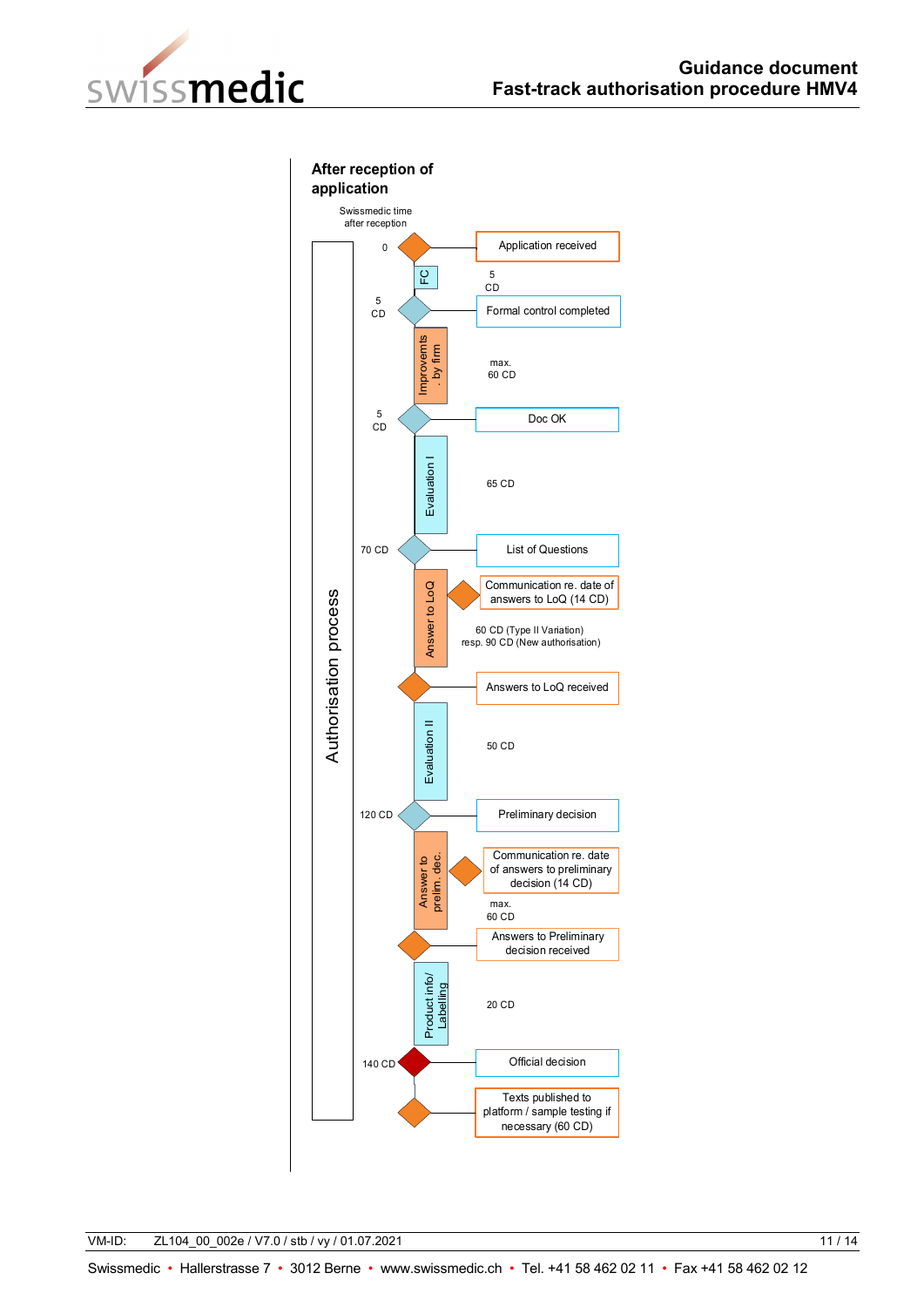

### <span id="page-11-0"></span>**10.2 Annex on tissue-independent or tissue-agnostic indications**

#### **Definition**

A tissue-independent or tumour-agnostic indication is characterised by the fact that its wording describes a patient population with a particular molecular abnormality that is not restricted to a localised, tissue-specific tumour entity, but that extends to all tumour entities regardless of their location (e.g.: "medicinal product A is indicated for all patients whose tumours display genetic abnormality xyz").

#### **Application**

Although an FTP involving a tumour-agnostic indication is not excluded in principle, it is subject to a thorough case-by-case review for compliance with criteria of Art. 7 let. a to c TPO (see Guidance below).

#### **Guidance on the fulfilment of the criteria of Art. 7 let. a to c TPO**

A disease or a subgroup of a disease may be deemed "recognised" or "established" in the context of a "tissue-agnostic" indication if it can be unequivocally distinguished from other subgroups by virtue of its prognosis, treatment and course, and by the fact that the medicinal product demonstrates general efficacy. It is incumbent on the applicant to present appropriate evidence. The relevant specialist guidelines should be consulted for this purpose.

The validity of a tissue-independent or tumour-agnostic indication wording in terms of compliance with criteria a to c is reviewed on a case-by-case basis using the evidence base submitted. Evidence demonstrating unequivocal efficacy in the form of a clinical response resulting predominantly from the medicinal product's mechanism of action on the molecular aberration, regardless of tumour type, must have been obtained from an adequate number of patients with tumours in peripheral and central nervous system locations and from different tissues of origin (sarcomas, carcinomas, or haematologic tumours if appropriate).

Since the aim of the FTP – in contrast to temporary authorisation (temp.auth., see WL *Temporary authorisation for human medicinal products HMV4*, Annex 12.4) – is the granting of an ordinary authorisation, the data submitted to demonstrate efficacy will be reviewed in detail to ensure that they are complete, i.e. that they represent an adequate number of patients with tumours in the appropriate location and in different tissues of origin.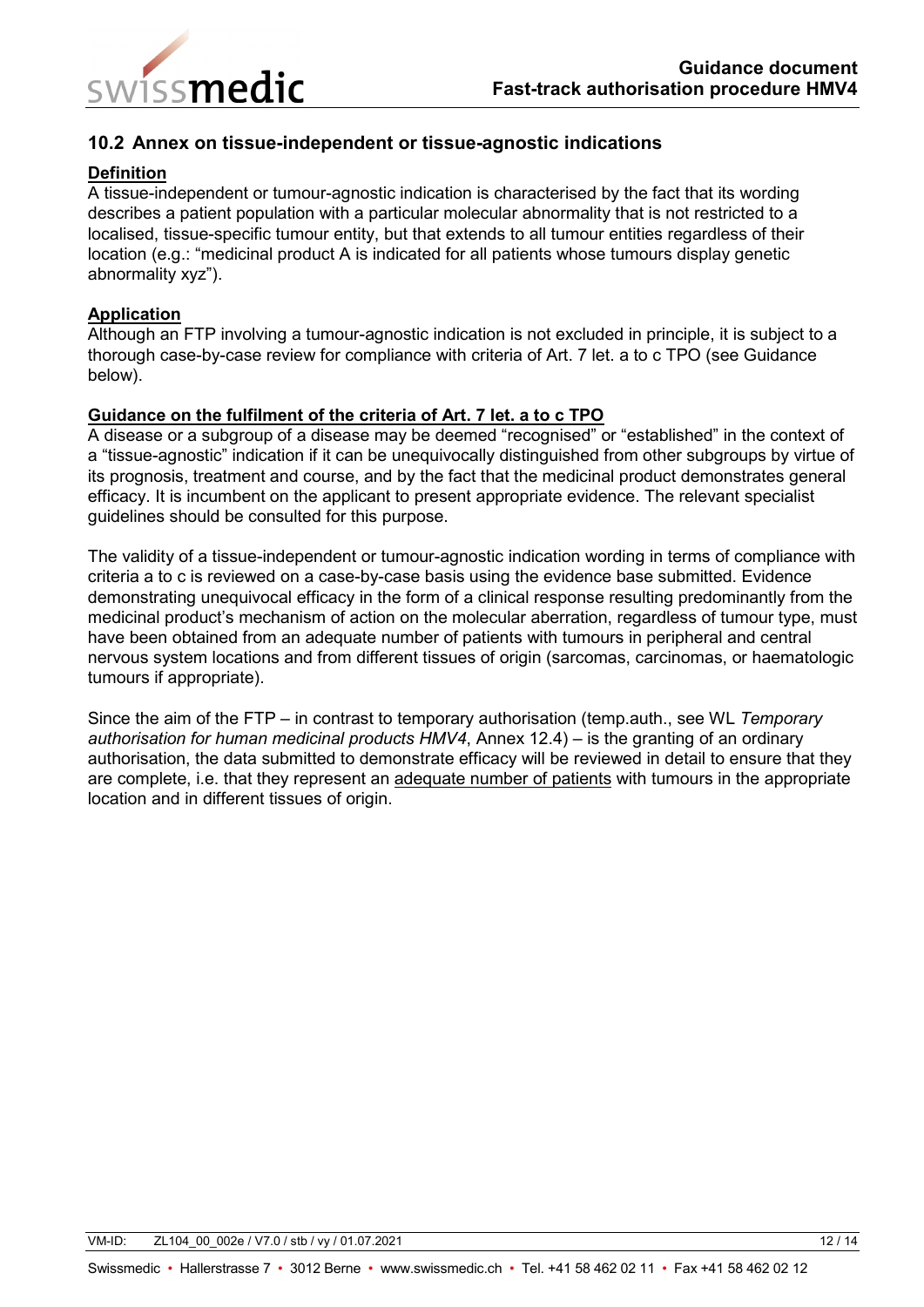

#### <span id="page-12-0"></span>**10.3 Decision tree**

The key criterion for demarcating between FTP and temp.auth. is the **degree of finalisation of the clinical data package** on receipt of the authorisation application. If the pivotal clinical trials have been completed and evaluated (incl. CSR) at the time of application submission, then an FTP is possible. However, if clinical trials are still ongoing at the time of application receipt, a temp.auth. is required.